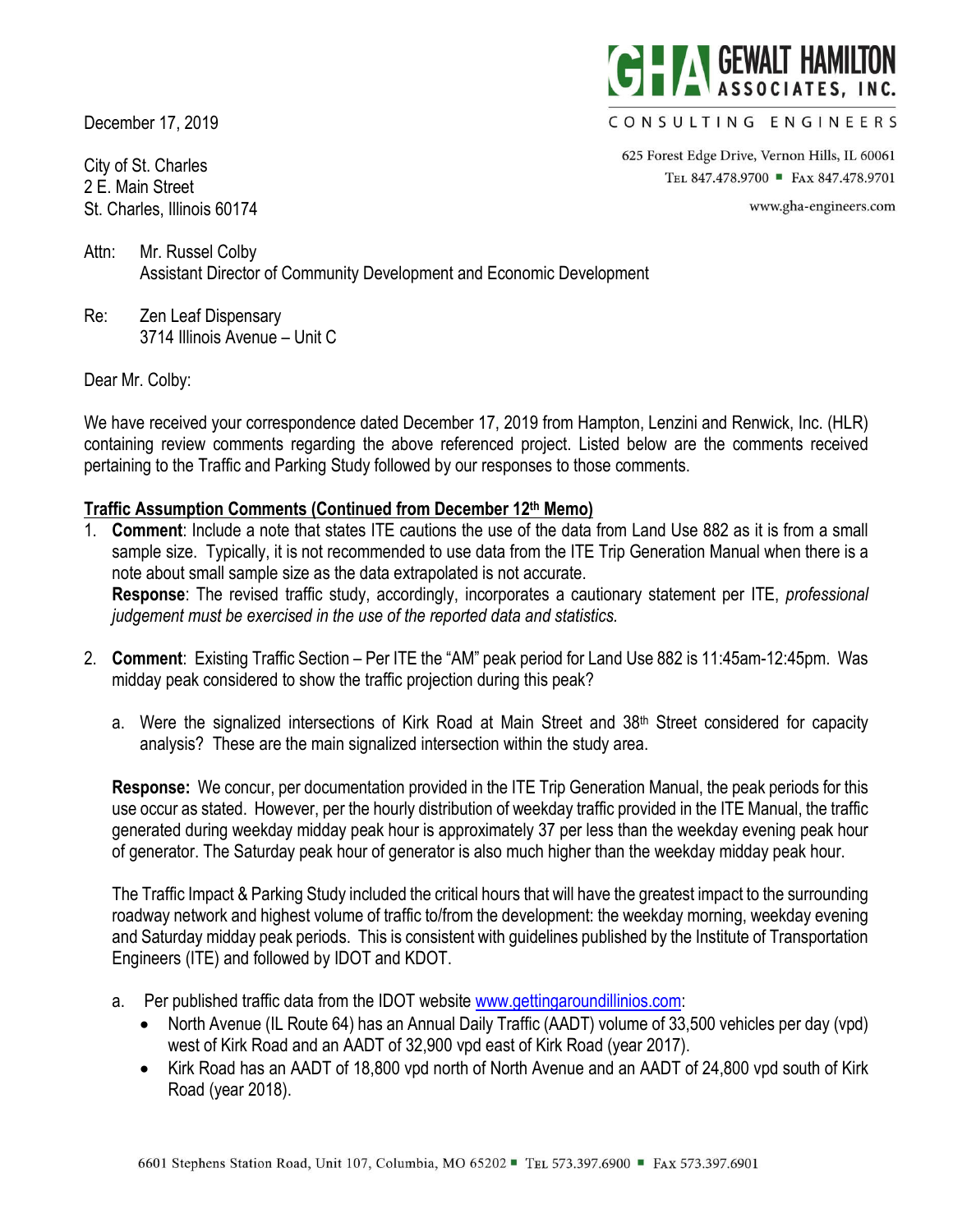Based on the trip generation and traffic assignment, as summarized in Tables 2 and 3 and illustrated on Exhibit 5, approximately 40% of the site traffic will travel through the Kirk Road and North Avenue intersection and 10% through the North Avenue and 38<sup>th</sup> Avenue intersection. Even without discounting for pass-by trips or existing medical cannabis dispensary trips, the proposed use represents only approximately 100 trips through the North Avenue and 38<sup>th</sup> Avenue intersection on a daily basis and between approximately 5 to 15 on a peak hour basis. Similarly, through the North Avenue and Kirk Road intersection approximately 400 trips on a daily basis and between approximately 15 to 55 trips during the peak hours. Accordingly, based on the IDOT volumes, these increases represent less than a 1% increase over existing conditions or less than 1 vehicle per minute. Furthermore, based on the existing signal cycle lengths of 130, 150 and 120 seconds during the weekday morning, weekday evening and midday peak periods, respectively, these increases represent approximately 1 to 2 vehicles per cycle length at North Avenue and Kirk Road and 1 vehicle per cycle length at North Avenue and 38<sup>th</sup> Avenue.

These increases will not materially impact the overall intersection operations and can be accommodated within the existing roadway geometrics. Therefore, the study area limits were focused on the intersections that would have the greatest impact from the proposed development traffic: Illinois Avenue at Kirk Road, the site access driveways and 38<sup>th</sup> Avenue.

3. **Comment**: Consider showing/using for total traffic the anticipated trips generated (70% new trips, 30% existing from the Land Use). 30% of those trips already exist so they won't be added to the existing traffic, reduce total trips generated by the dispensary by 30% to show a more accurate number. Projected trips may be overly conservative.

**Response:** Table 2 of the Traffic Study has been expanded to show the existing medical cannabis trips and the net new site traffic expected with the proposed development. *However, again to provide a conservative analysis scenario, no reduction for the existing medical cannabis trips was applied to test the maximum site impacts.*

4. **Comment**: Were Pass-By trips considered? ITE has Pass-By percentages for comparative land uses that could be considered for this study.

**Response**: GHA concurs, not all vehicle trips expected to be generated by the proposed project represent new trips on the study area roadway system. Studies have shown that for similar retail developments (shopping center, pharmacy/drugstore without a drive-through, and convenience market developments), a substantial portion of the site-generated vehicle trips are already present in the adjacent passing stream of traffic or are diverted from another route to the proposed site. Based on data presented in the ITE *Trip Generation Handbook, 3rd Edition*, the average pass-by trip percentage for these similar uses is between 26 and 53 percent. *However, to provide a conservative analysis scenario, no reduction for pass-by traffic was applied*.

5. **Comment**: Site Traffic Comparison Section: Consider using different Land Uses for comparison to the dispensary such as Pharmacy without a Drive-Thru, Variety Store, Convenience Store or Apparel Store. These have more of a general retail/medical use and size.

**Response**: Accordingly, Table 4 on page 5 of the revised Traffic Study provides the recommended comparisons.

6. **Comment**: Comment 5 from memo submitted by HLR on December 12th was addressed with information provided in the traffic study. See comment 2 under "Traffic Assumption Comments (Continued from December 12<sup>th</sup> Memo) for additional considerations.

**Response:** Comment noted. Please see response to Comment #2.